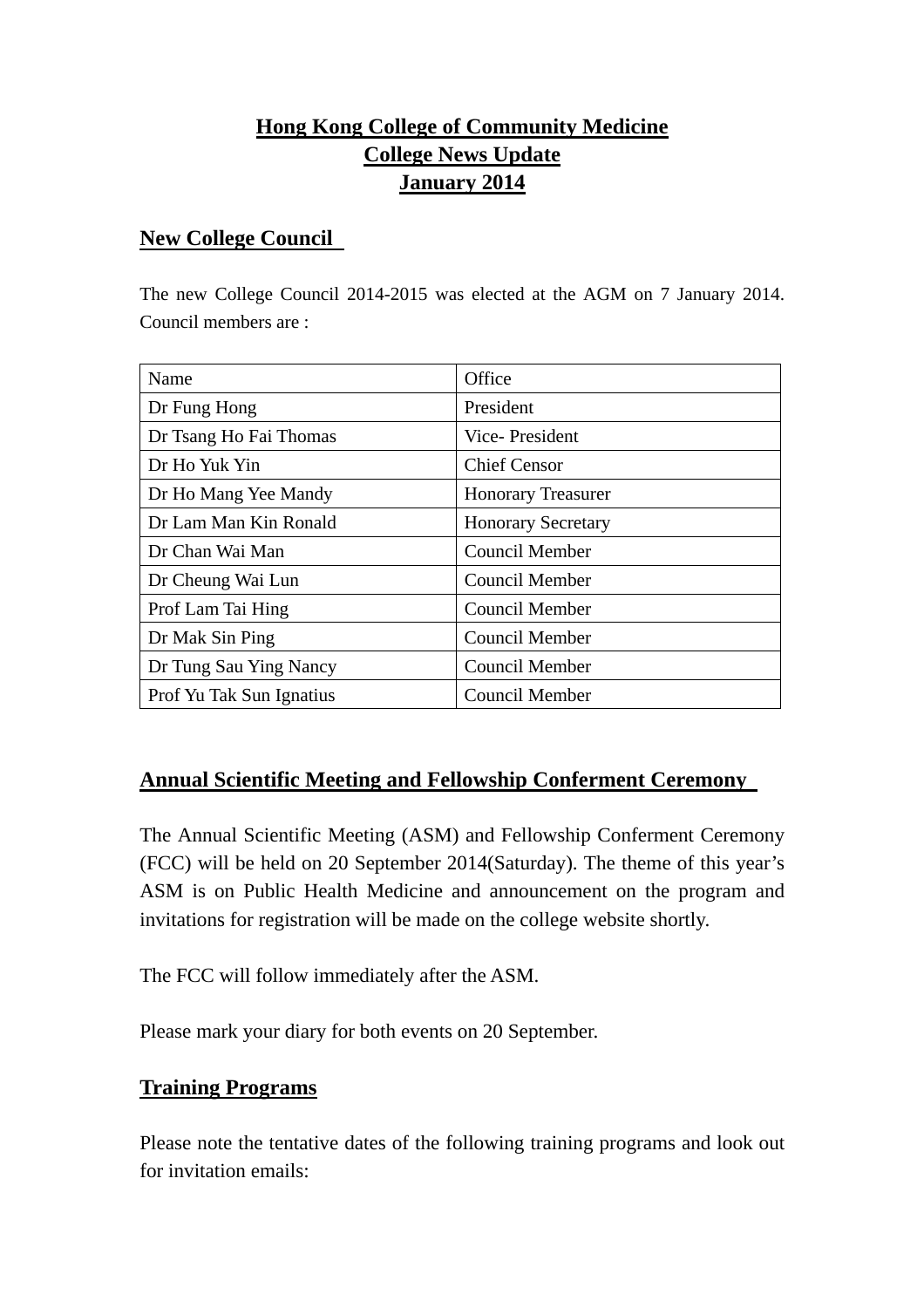*PHM Intensive Course* Date : 13-16 May 2014

*AM Workshop* Date : 17 October 2014

*PHM Workshop*  Date : 14 November 2014

## **Annual Subscription and Training fee**

The annual subscription for 2013 -2014 and training fee for 2014 are now due for payment. Reminders have been sent out to those members whose payments are still outstanding. Please kindly settle the payment by sending a cheque payable to "Hong Kong College of Community Medicine" as soon as possible. A 5% surcharge on the amount of subscription will be charged for payments still outstanding after 31 January 2014.

### **Obituary**

Our Founding President Professor Lee Shiu Hung passed away in Hong Kong on 9 January 2014. The College Council has sent our deepest condolence to his family and an Obituary was posted on the College website. The funeral arrangements for Prof Lee are listed below:

Vigil Date : 15 January 2014 (Wednesday) Time : 5pm Venue : 1/F, Hong Kong Funeral Home, 679 King's Road, North Point, HK

Funeral Service Date : 16 January 2014 (Thursday) Timer : 11 am Venue : St John's Cathedral, 4-8 Garden Road, Central, Hong Kong